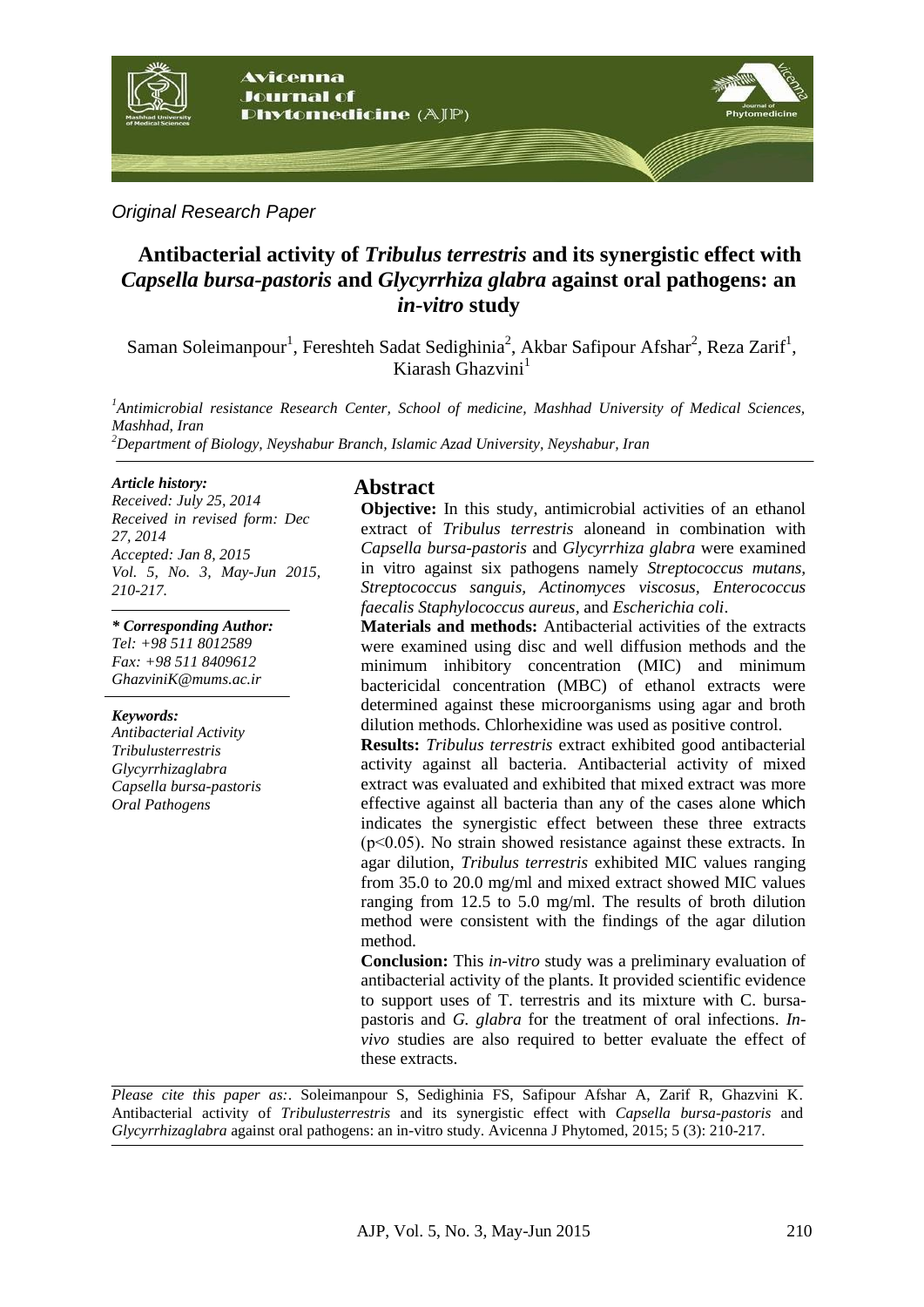# **Introduction**

Dental caries and periodontal diseases are still considered as two main common dental pathologies affecting humankind and inflict a costly burden to health care services around the world, especially in developing countries (Singh et al., 2007; Poole, 2001). Oral infections and dental caries are common oral bacterial pathology caused by a biofilm consisting of oral microbiota present on the tooth surface. Dental plaque is formed by the colonization and accumulation of oral microorganisms such as *Streptococcus mutans*, *Streptococcus sanguis*, and *Actinomyces viscosus* on teeth surface (Singh et al., 2007). Mechanical removal of the dental plaque by antiseptic agents such as chlorhexidine is the most efficient procedure in caries prevention. The undesirable side effects of certain antibiotics and resistance against them have limited the preventive measures. As a result, this situation has forced scientists to look for new antimicrobial substances from various sources such as medicinal plants (Cai and Wu, 1996). Over the past years, several studies on the antimicrobial properties of plants have been studied in different regions of the world and Iran (Sedighinia et al., 2012; Soleimanpour et al., 2013; Janovska et al., 2003; FazlyBazzaz et al., 2003). *Tribulus terrestris*, *Glycyrrhiza glabra*, and *Capsella bursa-pastoris* are three plants native to Khorasan (North of Iran) and have been used in Iranian traditional medicine as antiseptic and antimicrobial remedies for the treatment of many different health problems. *Glycyrrhiza glabra* and *Capsela bursapastoris* were examined and observed in previous studies which showed that they both had anti-bacterial effects on oral pathogens (Sedighinia et al., 2012; Soleimanpour et al., 2013). *Tribulus terrestris* L. is a member of the *Zygophyllaceae* family distributed in warm regions of the world. *T. terrestris* is used in folk medicine as tonic,

aphrodisiac, analgesic, astringent, stomachic, anti-hypertensive, diuretic, lithon-triptic, and urinary anti-infective (Kianbakht and Jahaniani, 2003). The main components of *T. terrestris* are saponins, diosgenins, alkaloids, and amides (Yan et al., 1996; Borke et al., 1992). Although there are some studies on antimicrobial activity and anti-urinary infection of *T. terrestris* but there is no research about oral pathogens. In this study, we evaluated the antibacterial activity of *Tribulus terrestris* and its mixture with *G. glabra* and *C. bursapastoris* against oral pathogens.

# **Materials and Methods Plant material**

### *Source, collection and identification*

Total parts of *C. bursa-pastoris* and roots of *G. glabra* were collected from Garineh, a village near Neyshabour, and fruit of *T. terrestris* was collected from Noghondar, a village near Mashhad, Khorasan province (north of Iran), during summer 2011. A voucher specimen for each plant was prepared and identified at the Research Institute of Plant Sciences Herbarium, Ferdowsi University of Mashhad, Iran.

# *Extract preparation*

The plant material (Fruit of *T. terrestris* (25 g), different parts of *C. bursa-pastoris* (25 g), and roots of *G. glabra* (25 g) were air dried at 25 **°**C and ground in a mechanical grinder to a fine powder. The powdered material (250 g) was extracted with 300 ml of ethanol at room temperature for 72 h. Extracts were filtered and the solvent was evaporated on the rotary vacuum evaporator (Heidolphlaborota 4000, Germany) under reduced pressure at 40 **°**C (Sedighinia et al., 2012; Soleimanpour et al., 2013; More et al., 2008). For preparation of mixed extract including *T. terrestris, G. glabra,* and *C. bursapastoris*, equal amounts (2 mL) of each extract (100 mg/mL) was thoroughly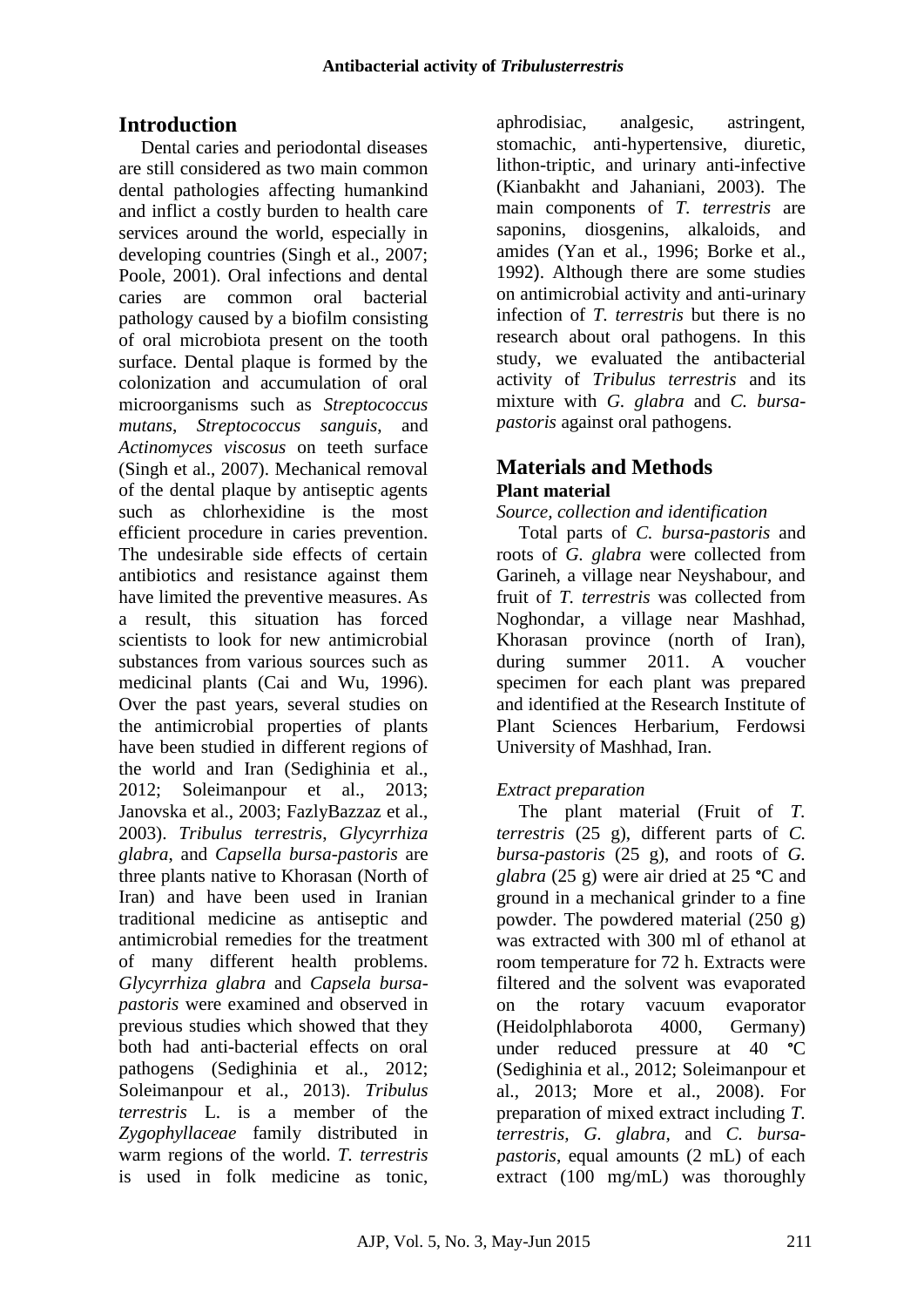mixed in a sterile tube. Therefore, the concentration of each extract was 33.33 mg/ml in the mixed extract. The extracts were further dried at room temperature after which they were subjected to antimicrobial tests.

#### **Antibacterial activity**

#### *Microbial strains*

The microorganisms used in this study included *Streptococcus mutans*  (PTCC 1683), *Streptococcus sanguis*  (PTCC 1449), *Actinomyces viscosus*  (PTCC 1202), and *Enterococcus faecalis*  (ATCC 29212) as oral pathogens as well as *Staphylococcus aureus* (ATCC 25923) and *Escherichia coli* (ATCC 29922) as controls. The bacterial strains were cultured in brain-heart infusion (BHI) medim (Difco, MI, USA) under anaerobic condition in an anaerobic jar with Anaerocult A (Merk SA (Pty) Ltd), 37 **°**C for 72 h and subculturing was done twice weekly. Suspensions of the test organisms were prepared by picking colonies from appropriately incubated agar cultures to sterile broth, to match a McFarland 0.5 turbidity standard<br>
(approximately  $1.5 \times 10^8$  CFU/mL) (approximately  $1.5x10^8$  CFU/mL) (McFarland, 1907).

# *Disk diffusion and well diffusion methods*

Microbial growth inhibitory potential of the *T. terrestris* and mixed extracts were determined using the agar disk diffusion method as described by CLSI (CLSI, 2009). *T. terrestris* and mixed extract were diluted to concentrations ranging from 100 to 3.125 mg/ml and chlorhexidine 0.2% mouthwash (Donya Behdasht, Tehran, Iran) with concentrations ranging from 0.0625 up to 2 mg/ml and distilled water were used as positive and negative controls, respectively. Twenty microtiter of the plant extracts and chlorhexidine concentration were transferred onto sterile filter papers (6.4 mm diameter). Each Mueller-Hinton agar (with 5%

sheep blood) was uniformly seeded by means of sterile swab dipped in the suspension and streaked on the agar plate surface. The plates were then incubated at 37 **°**C for 48 h anaerobically. All tests were performed in triplicate and zones of inhibition were measured. The agar-well diffusion method was performed as prescribed by NCCLS as well. Wells of 5 mm in diameter were punched in the Mueller-Hinton agar (with 5% sheep blood) using a sterile cork-borer about 2 cm apart. Approximately, 20 μl of the extracts were dropped into each well which filled them respectively to fullness. The rest of the process was performed as described previously (NCCLS, 2012).

# **Determination of minimum inhibitory concentration (MIC) and minimum bactericidal concentration (MBC)**

*Macro broth dilution method*

The minimum inhibitory concentration (MIC) of the *T. terrestris* and mixed extracts were determined according to methods described by CLSI 2006. *T. terrestris* and mixed extracts were diluted to concentrations ranging from 100 to 0.78 mg/mL in 1 mL Mueller-Hinton broth. Four to five isolated colonies from an overnight culture were selected and diluted in broth to achieve a turbidity equivalent to a 0.5 McFarland standard  $(10^8 \text{ CFU/mL})$ . This dilution was further diluted  $1:100$  ( $10<sup>6</sup>$ ) CFU/mL) with broth and then 0.5 mL of bacterial broth suspension was added to each tube (CLSI, 2006). Control tubes with no bacterial inoculation were simultaneously maintained. Tubes were incubated anaerobically at 37 **°**C for 24 hours. The lowest concentration of the extracts that produced no visible bacterial growth (turbidity) was recorded as the MIC (CLSI, 2006). To estimate the MIC of the extracts more precisely and for confirmation of the results, a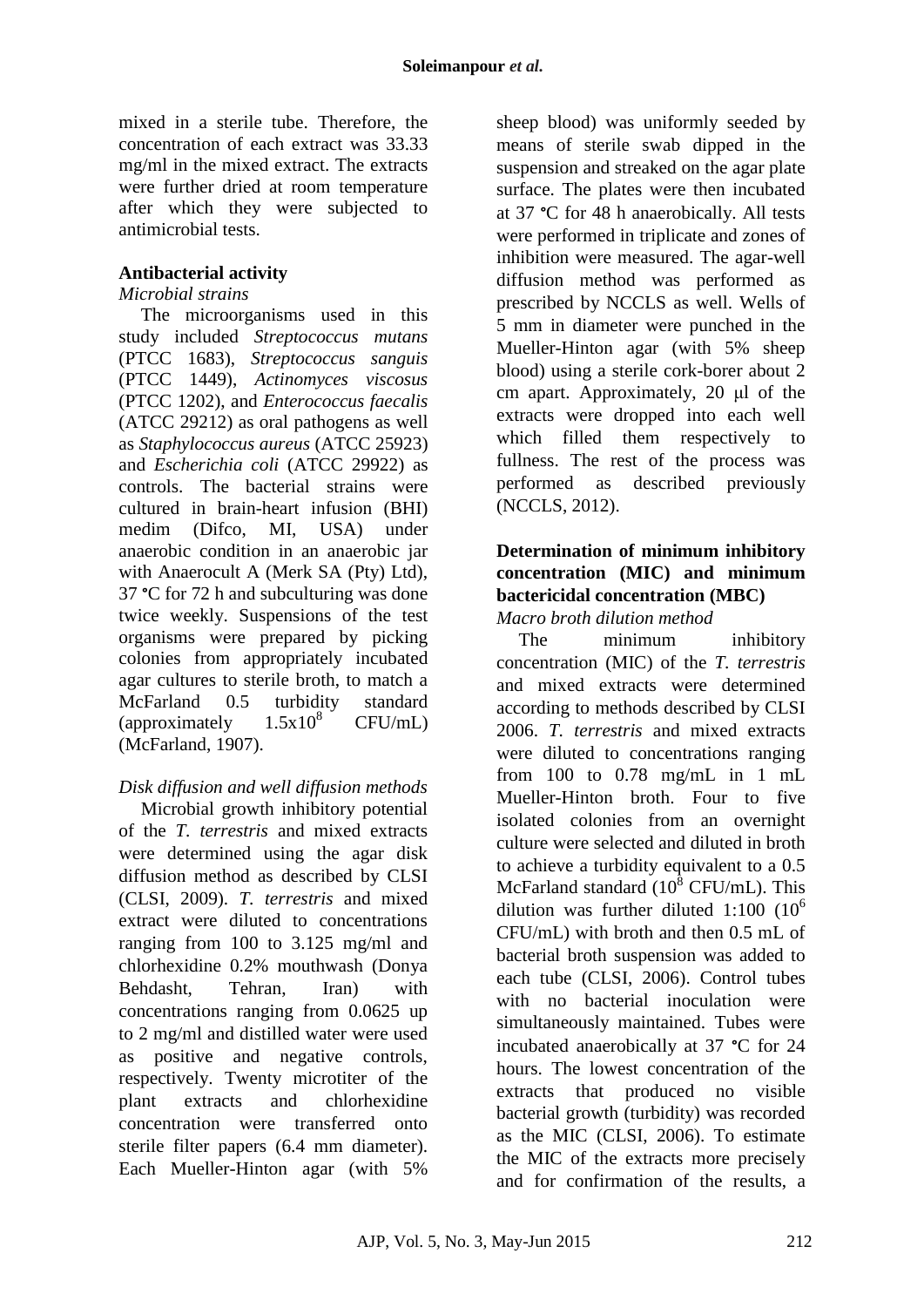more precise concentration in agar dilution method was used.

#### *Agar dilution method*

Agar dilution assay was used to test the susceptibility of the microorganisms to the *T. terrestris* and mixed extracts at different concentrations, as recommended by the Clinical Laboratory Standards Institute (CLSI). Serial dilutions of *T. terrestris* and mixed extracts were prepared in plates according to the standard procedure. After solidification, the plates were incubated at 37 **°**C for 2 h in order to dry the agar surface. The assay plates were estimated to have 50, 35, 30, 25, 20, 15, 12.5, 10, 5, 6.25, 3.125, 2.5, and 1.25 mg/ml of active extracts. Inocula were applied to agar surfaces in  $1 \mu l$  spots, giving approximately  $1.5 \times 10^5$  cfu per spot. Plates without added extract were inoculated as viability controls and uninoculated media were also included to confirm sterility. All plates were inverted and incubated appropriately for 48 to 72 h in anaerobic condition. The MIC was considered as the lowest concentration of extract, which caused a marked inhibition in growth as compared to the growth control. This extract was tested in triplicate vs. each organism (three separate inoculums preparations on three different days) (CLSI, 2009).

#### **Statistical analysis**

Results are presented as the means  $\pm$  SD of at least three replicates. The Student ttest was used for statistical analyses of the difference noted. P values of 0.05 or less were considered statistically significant.

### **Results**

In vitro antibacterial activity of *T. terrestris* extract and its mixture with *G. glabra* and *Capsella bursa-pastoris* extracts and their potency were quantitatively and qualitatively assessed by determining the inhibition zone diameter and MIC as given in Tables 1-6.

Table 1. Antimicrobial activities of *T. terrestris* against oral microorganisms controlled with zones of inhibition in millimeter using disk diffusion method (mean±SD).

| <b>Plant extract</b>    | <b>Concentration</b> | S. mutans       | S. sanguis               | A. viscosus    | E. faecalis    | S. aureus      | E. coli        |
|-------------------------|----------------------|-----------------|--------------------------|----------------|----------------|----------------|----------------|
|                         | me/mL                |                 |                          |                |                |                |                |
| T. terrestris           | 3.125                | $12.9 \pm 0.9$  | $\overline{\phantom{a}}$ | $8.6 + 1$      | $9 + 0.0$      | $9 + 0.0$      | $8.4 \pm 0.0$  |
|                         | 6.25                 | $13.6 \pm 0.4$  | $6 \pm 0.0$              | $13.5 \pm 0.7$ | $10.5 \pm 0.5$ | $10.3 \pm 0.5$ | $9.1 \pm 0.8$  |
|                         | 12.5                 | $19.5 + 0.7$    | $9 + 0.7$                | $15.4 + 0.8$   | $14.1 \pm 0.5$ | $15 + 0.7$     | $14.9 \pm 0.5$ |
|                         | 25                   | $21.8 + 1.3$    | $11 + 0.0$               | $19 + 1.4$     | $15.6 \pm 0.5$ | $18 + 0.3$     | $17.4 \pm 0.5$ |
|                         | 50                   | $22.7 \pm 0.99$ | $14.3 \pm 0.7$           | $22.9 + 1.2$   | $18 \pm 1$     | $21.6 \pm 1.1$ | $21.3 \pm 0.5$ |
|                         | 100                  | $24.6 + 0.66$   | $16.2 + 0.6$             | $25.2 + 1$     | $21 + 1$       | $25.4 + 1.3$   | $24.2 + 0.6$   |
| <b>Negative Control</b> |                      |                 |                          | ۰              |                |                |                |

-: No inhibition zone, These results showed that antibacterial activity of this extract was significantly greater than negative control  $(p<0.05)$ .

Table 2. Antimicrobial activities of mixed extract (*T. terrestris, G. glabra* and *C. bursa-pastoris*) against oral microorganisms controlled with zones of inhibition in millimeter using disk diffusion method (mean±SD).

| <b>Plant extract</b>    | Concentration<br>mg/mL | S. mutans    | S. sanguis   | A. viscosus  | E. faecalis    | S. aureus                | E. coli      |
|-------------------------|------------------------|--------------|--------------|--------------|----------------|--------------------------|--------------|
| <b>Mixed extract</b>    | 3.125                  | $18 + 0.0$   | $15.4 + 0.8$ | $12.2 + 0.5$ | $12.4 + 0.8$   | $18.6 + 0.5$             | $17.2 + 0.5$ |
|                         | 6.25                   | $21.8 + 0.4$ | $19 + 0.0$   | $14 + 0.0$   | $14 + 0.0$     | $21.8 + 0.4$             | $20 + 0.0$   |
|                         | 12.5                   | $25 + 0.0$   | $22.2 + 0.6$ | $17.8 + 0.4$ | $18.6 + 0.5$   | $25 + 0.0$               | $22 + 0.0$   |
|                         | 25                     | $26.6 + 0.4$ | $23 + 0.0$   | $20.4 + 0.8$ | $20.8 \pm 0.4$ | $26.2 + 0.5$             | $23.8 + 0.4$ |
|                         | 50                     | $29 + 0.0$   | $25.8 + 0.4$ | $25 + 0.0$   | $21 + 0.0$     | $29.2 + 0.5$             | $25.8 + 0.4$ |
|                         | 100                    | $31.4 + 0.8$ | $28.2 + 0.6$ | $27.4 + 0.8$ | $23.8 + 0.4$   | $31.8 + 0.4$             | $30 + 0.0$   |
| <b>Negative control</b> |                        |              | ۰            | -            | -              | $\overline{\phantom{a}}$ |              |

-: No inhibition zone, These results showed that antibacterial activity of this extract was significantly greater than negative control  $(p<0.05)$ .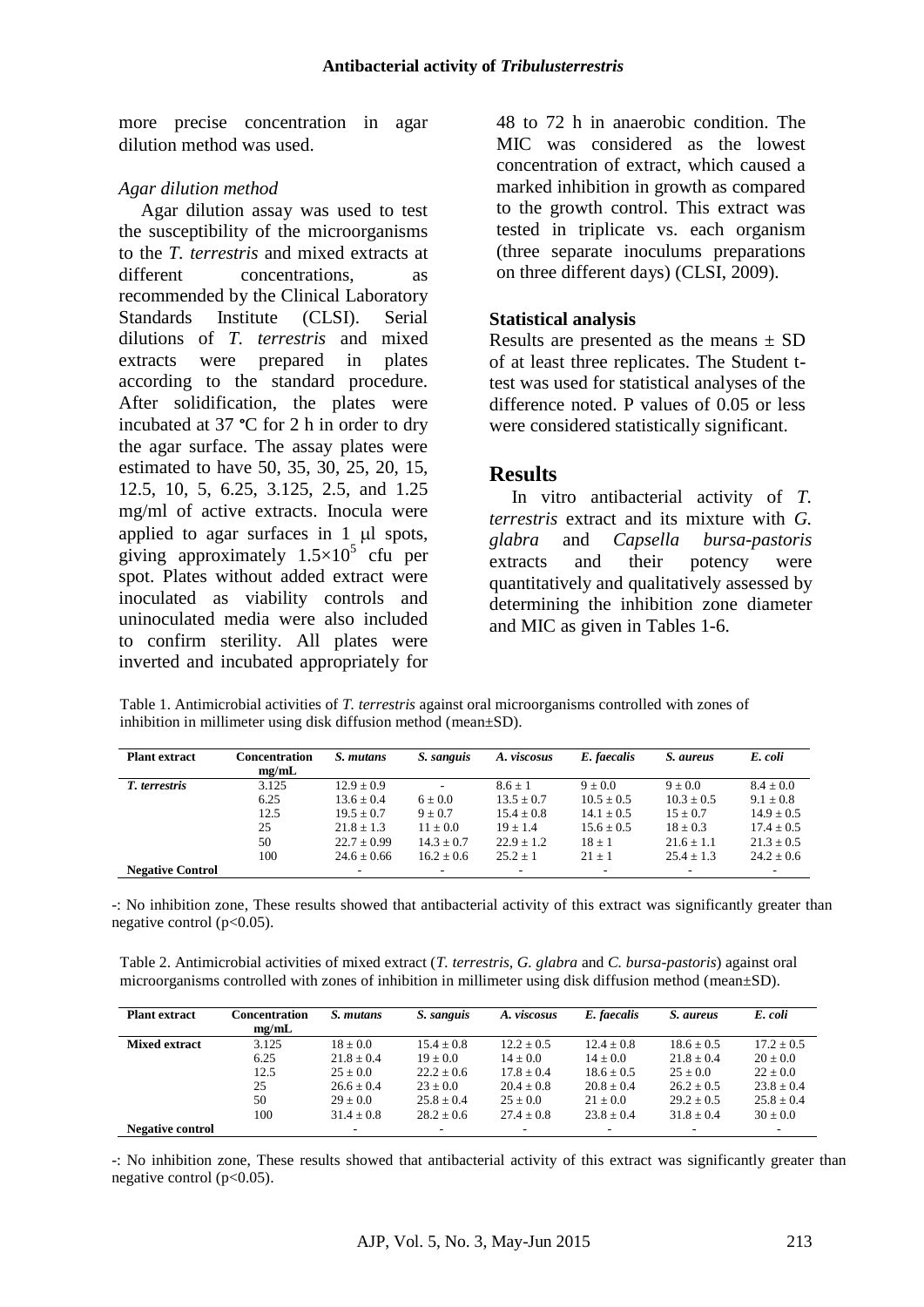| <b>Plant extract</b>    | <b>Concentration</b> | S. mutans                | S. sanguis   | A. viscosus              | E. faecalis    | S. aureus    | E. coli        |
|-------------------------|----------------------|--------------------------|--------------|--------------------------|----------------|--------------|----------------|
|                         | mg/mL                |                          |              |                          |                |              |                |
| T. terrestris           | 3.125                | $8 + 0.0$                |              |                          | $8 + 0.0$      | $10.1 + 0.2$ | $9 + 0.0$      |
|                         | 6.25                 | $8.4 \pm 0.0$            | $\sim$       | $13.2 \pm 0.2$           | $12 \pm 0.3$   | $12 + 0.0$   | $13.2 \pm 0.2$ |
|                         | 12.5                 | $16 + 0.3$               | $10.1 + 0.2$ | $16 + 0.0$               | $17.3 \pm 0.2$ | $16 + 0.0$   | $16 \pm 0.0$   |
|                         | 25                   | $19.1 \pm 0.8$           | $14.4 + 0.0$ | $18.2 + 0.3$             | $20 + 0.0$     | $19.2 + 0.2$ | $17.4 \pm 0.5$ |
|                         | 50                   | $21.8 \pm 0.3$           | $18 + 0.0$   | $21.4 + 0.5$             | $23.8 \pm 0.3$ | $21 + 0.0$   | $20.2 \pm 0.4$ |
|                         | 100                  | $22.2 + 0.2$             | $20.4 + 0.5$ | $23.8 + 0.4$             | $25.6 + 0.5$   | $25.8 + 1$   | $23 + 0.0$     |
| <b>Negative Control</b> |                      | $\overline{\phantom{a}}$ |              | $\overline{\phantom{a}}$ | ۰              |              | $\sim$         |

Table 3. Antimicrobial activities of *T. terrestris* against oral microorganisms and controlled with zones of inhibition in millimeter using well diffusion method (mean±SD).

-: No inhibition zone

The results obtained by above-mentioned method confirmed that antibacterial activity of this extract was significantly greater than negative control  $(p<0.05)$ 

Table 4. Antimicrobial activities of mixed extract (*T. terrestris, G. glabra,* and *C. bursa-pastoris*) against oral microorganisms and controlled with zones of inhibition in millimeter using well diffusion method (mean±SD).

| <b>Plant extract</b>    | <b>Concentration</b><br>mg/mL | S. mutans      | S. sanguis     | A. viscosus    | E. faecalis    | S. aureus      | E. coli        |
|-------------------------|-------------------------------|----------------|----------------|----------------|----------------|----------------|----------------|
| <b>Mixed extract</b>    | 100                           | $31.8 \pm 0.3$ | $30 + 0.0$     | $29 + 0.0$     | $25 + 0.0$     | $32 + 1$       | $31.2 + 0.3$   |
|                         | 50                            | $29.4 \pm 0.5$ | $27 + 1$       | $27.2 + 0.2$   | $23.3 \pm 0.2$ | $30 \pm 0.0$   | $27.4 \pm 0.8$ |
|                         | 25                            | $27.4 \pm 0.5$ | $25 + 1$       | $24.1 \pm 0.2$ | $20 + 0.0$     | $28.2 \pm 0.3$ | $25 + 0.0$     |
|                         | 12.5                          | $25.4 \pm 0.0$ | $23.4 \pm 0.8$ | $20.6 \pm 0.5$ | $19 + 1$       | $27.8 \pm 0.4$ | $23 \pm 0.0$   |
|                         | 6.25                          | $21.4 + 0.5$   | $20 + 0.0$     | $15.8 + 0.3$   | $16.4 + 0.5$   | $22 + 0.0$     | $20 + 1$       |
|                         | 3.125                         | $18 + 0.0$     | $17 + 0.0$     | $14 + 1$       | $13.3 + 0.2$   | $19 + 0.0$     | $17.4 \pm 0.5$ |
| <b>Negative control</b> |                               | $\sim$         | ۰              | $\sim$         | ۰              |                |                |

-: No inhibition zone

The results obtained by above-mentioned method confirmed that antibacterial activity of this extract was significantly greater than negative control ( $p < 0.05$ ).

Table 5. Mean MIC (mg/mL) results of *T. terrestris* and mixed extracts (*T. terrestris, G. glabra,* and *C. bursapastoris*) on oral microorganisms and controls in agar dilution method.

|                                                   | mutans<br>sanguis<br>$\cdot$ | viscosus | faecalis | aureus | . coli |
|---------------------------------------------------|------------------------------|----------|----------|--------|--------|
| $\Omega$<br>--<br><i>terrestris</i> extract<br>∠u | <u>.</u>                     | ັ້       | ◡        | --     | ن ک    |
| <b>Mixed extract</b>                              | ت کیل                        |          |          | 0.ZJ   | ∪.∠J   |

Table 6. Mean MIC and MBC (mg/mL) results of *T. terrestris* and mixed extracts (*T. terrestris, G. glabra,* and *C. bursa-pastoris*) on oral microorganisms and controls in broth dilution method.

| <b>Plant extract</b> |     | S. mutans   | S. sanguis | A. viscosus | E. faecalis | S. aureus | E. coli |
|----------------------|-----|-------------|------------|-------------|-------------|-----------|---------|
| l'. terrestris       | MIC | $\sim$<br>ت | 50         | 50          | 50          | 25        | 25      |
|                      | MBC | つら<br>ىمە   | 50         | 50          | 50          | 25        | 25      |
| <b>Mixed extract</b> | MIC | 6.25        | 12.5       | 6.25        | 6.25        | 6.25      | 6.25    |
|                      | MBC | 6.25        | 12.5       | 6.25        | 6.25        | 6.25      | 6.25    |

Table 7. Antimicrobial activities of the chlorhexidine against oral microorganisms and controlled with zones of inhibition in millimeter using disk diffusion method (mean±SD).

| <b>Plant extract</b>    | Concentration<br>me/mL | S. mutans   | S. sanguis               | A. viscosus   | E. faecalis              | S. aureus    | E. coli      |
|-------------------------|------------------------|-------------|--------------------------|---------------|--------------------------|--------------|--------------|
|                         | 0.625                  | $9.5 + 0.5$ | ۰.                       | $8.2 \pm 0.2$ | $7 + 0.0$                | $10 + 1$     |              |
| <b>Chlorhexidin</b>     | 0.125                  | $12 + 0.0$  | $10.5 + 0.0$             | $10 + 0.0$    | $9.2 + 0.2$              | $13.5 + 0.5$ | $12.2 + 0.2$ |
|                         | 0.25                   | $15 + 0.0$  | $13.7 + 0.99$            | $12 \pm 0.5$  | $12 + 0.0$               | $17.4 + 0.7$ | $16 \pm 0.0$ |
|                         | 0.5                    | $18 + 0.0$  | $14.2 + 0.2$             | $14 + 1$      | $17.5 + 0.5$             | $20 + 0.0$   | $18 \pm 0.0$ |
|                         |                        | $23 + 0.0$  | $15.5 + 0.0$             | $17 + 0.0$    | $24.2 + 0.1$             | $24.5 + 0.5$ | $21.2 + 0.0$ |
|                         |                        | $25 + 0.0$  | $17 + 0.0$               | $24 + 0.0$    | $25 + 0.0$               | $25.2 + 0.2$ | $23 + 0.0$   |
| <b>Negative Control</b> |                        |             | $\overline{\phantom{a}}$ | -             | $\overline{\phantom{a}}$ | ۰            |              |

-: No inhibition zone

These results showed that antibacterial activity of chlorhexidine, a well-known antibacterial agent, was not significantly greater than other extracts (p>0.05).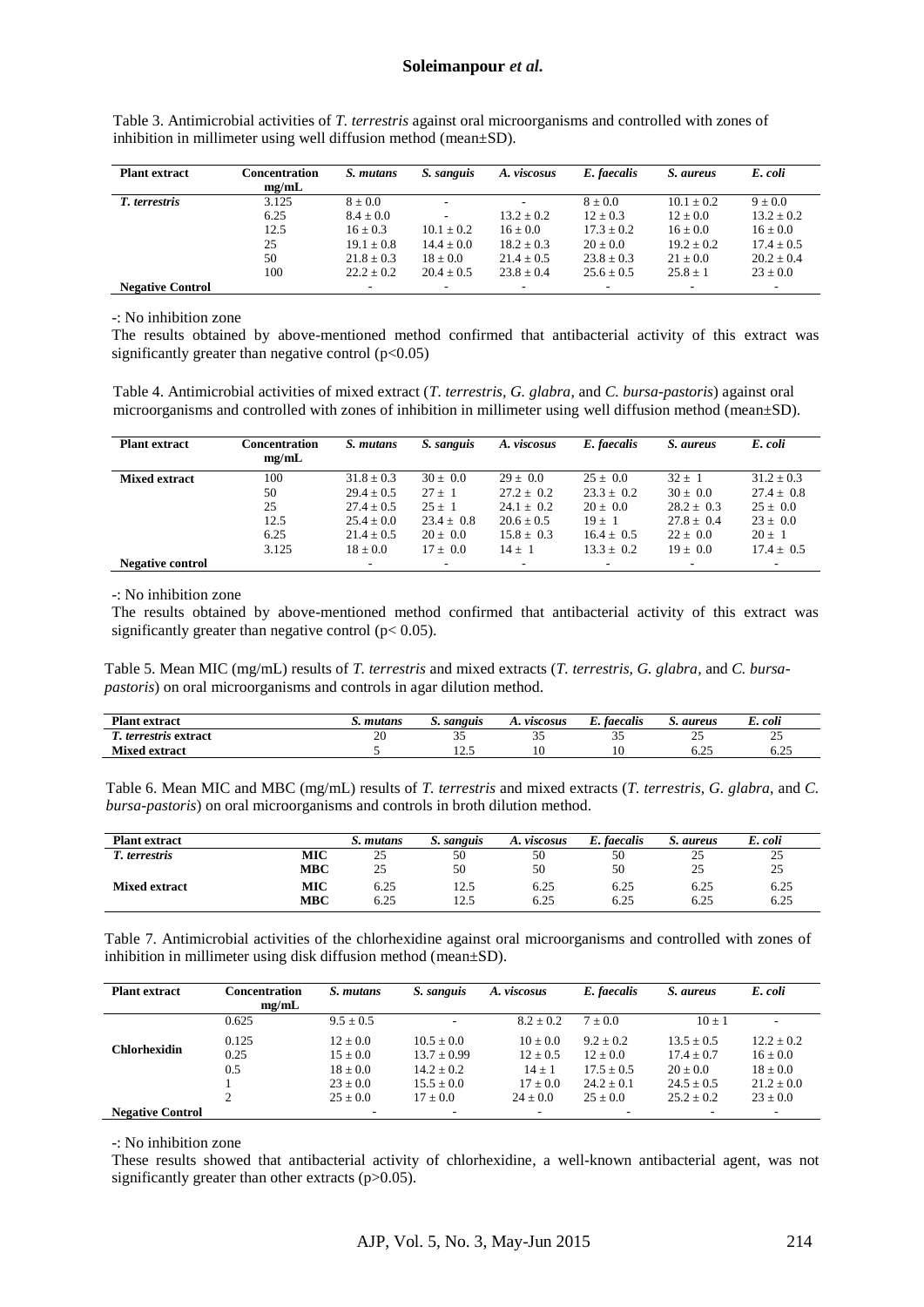| <b>Plant extract</b>    | Concentration | S. mutans      | S. sanguis     | A. viscosus    | E. faecalis              | S. aureus      | E. coli        |
|-------------------------|---------------|----------------|----------------|----------------|--------------------------|----------------|----------------|
|                         | me/mL         |                |                |                |                          |                |                |
|                         | 0.625         | $9.5 \pm 0.5$  | ٠.             | $9 \pm 0.0$    | ۰                        |                |                |
|                         | 0.125         | $13 \pm 0.0$   | $10.7 + 0.4$   | $10.2 + 0.2$   | $10 + 0.0$               | $13.5 + 0.0$   | $12.5 \pm 0.0$ |
| <b>Chlorhexidine</b>    | 0.25          | $15.2 \pm 0.2$ | $12.2 \pm 0.2$ | $13.6 \pm 0.5$ | $14.2 \pm 0.2$           | $16.5 \pm 0.5$ | $17 \pm 0.0$   |
|                         | 0.5           | $20 \pm 0.0$   | $14.2 \pm 0.2$ | $15.5 + 0.0$   | $18 \pm 0.0$             | $22 \pm 0.0$   | $21 \pm 0.0$   |
|                         |               | $24 + 0.0$     | $16.7 + 0.4$   | $19 \pm 0.0$   | $24.2 \pm 0.1$           | $24 + 0.5$     | $22 \pm 0.0$   |
|                         | $\mathcal{D}$ | $27.5 + 0.5$   | $21 + 0.0$     | $23 + 0.0$     | $27 + 0.0$               | $27.2 + 0.2$   | $24.2 + 0.2$   |
| <b>Negative Control</b> |               |                | ۰              |                | $\overline{\phantom{a}}$ |                |                |

Table 8. Antimicrobial activity of the chlorhexidine against oral microorganisms controlled with zones of inhibition in millimeter using well diffusion method (mean±SD).

-: No inhibition zone

These results showed that antibacterial activity of chlorhexidine, a well-known antibacterial agent, was not significantly greater than other extracts (p>0.05).

Table 9. Mean MIC (mg/mL) results of chlorhexidine extract on oral microorganisms and controls in agar and broth dilution method.

| <b>Agar dilution method</b>                | S. mutans       | S. sanguis      | A. viscosus      | E. faecalis     | S. aureus       | E. coli        |
|--------------------------------------------|-----------------|-----------------|------------------|-----------------|-----------------|----------------|
| <b>MIC</b><br><b>Broth dilution method</b> | 0.0625          | 0.0625          | 0.0625           | 0.0625          | 0.0625          | 0.125          |
| <b>MIC</b><br><b>MBC</b>                   | 0.0625<br>0.125 | 0.0625<br>0.125 | 0.0625<br>0.0625 | 0.0625<br>0.125 | 0.0625<br>0.125 | 0.125<br>0.125 |

## **Discussion**

Recently, several antibiotics and antiseptic agents such as chlorhexidine and cetylpyridinium chloride have been used widely in dentistry to inhibit bacterial growth (Renton-Harper et al, 1996). Several side effects of these substances and the development of antimicrobial resistant pathogens have become an ever-increasing therapeutic problem. Reasons in question and many others justify further research and development of natural antimicrobial agent targeting specific oral pathogens while being safe for the host (Cai and Wu, 1996). In the recent decade, antimicrobial activity of plants in different areas of the world and Iran has also been studied (Janovska et al., 2003; Fazly Bazzaz et al., 2003; Javadnia et al., 2009). All these studies show that plant species with anti-microbial activity is very diverse around the world and also in Iran. In one study, the methanol extracts of 306 plants of 52 families obtained from Northeast of Iran, were tested for

their antimicrobial activity. Among 171 extracts with antimicrobial effects, 10 extracts had the highest activity (Fazly Bazzaz et al., 2003). We evaluated the antibacterial activity of three extracts from these plants including *T. terretris* (present study), *G. glabra* (Sedighinia et al., 2012), *C. bursa-pastoris*  (Soleimanpour et al., 2013), and mixture of them against oral pathogens. In previous studies, *Glycyrrhiza glabra* and *Capsela bursa-pastoris* were examined and the results showed that both of them had anti-bacterial effects on oral pathogens. The ethanolic extract of *T. terrestris* had promising MIC value against all oral bacteria especially *S. mutans* and exhibited the highest MIC value against *S. sanguis, A. viscosus,* and *E. faecalis*. Therefore, the present study supports the idea that *T. terrestris* extract might be useful as an antibacterial agent against oral pathogens. The findings propose that *T. terrestris* can inhibit the growth of *Streptococcus mutans, Actinomyces viscosus, Streptococcus*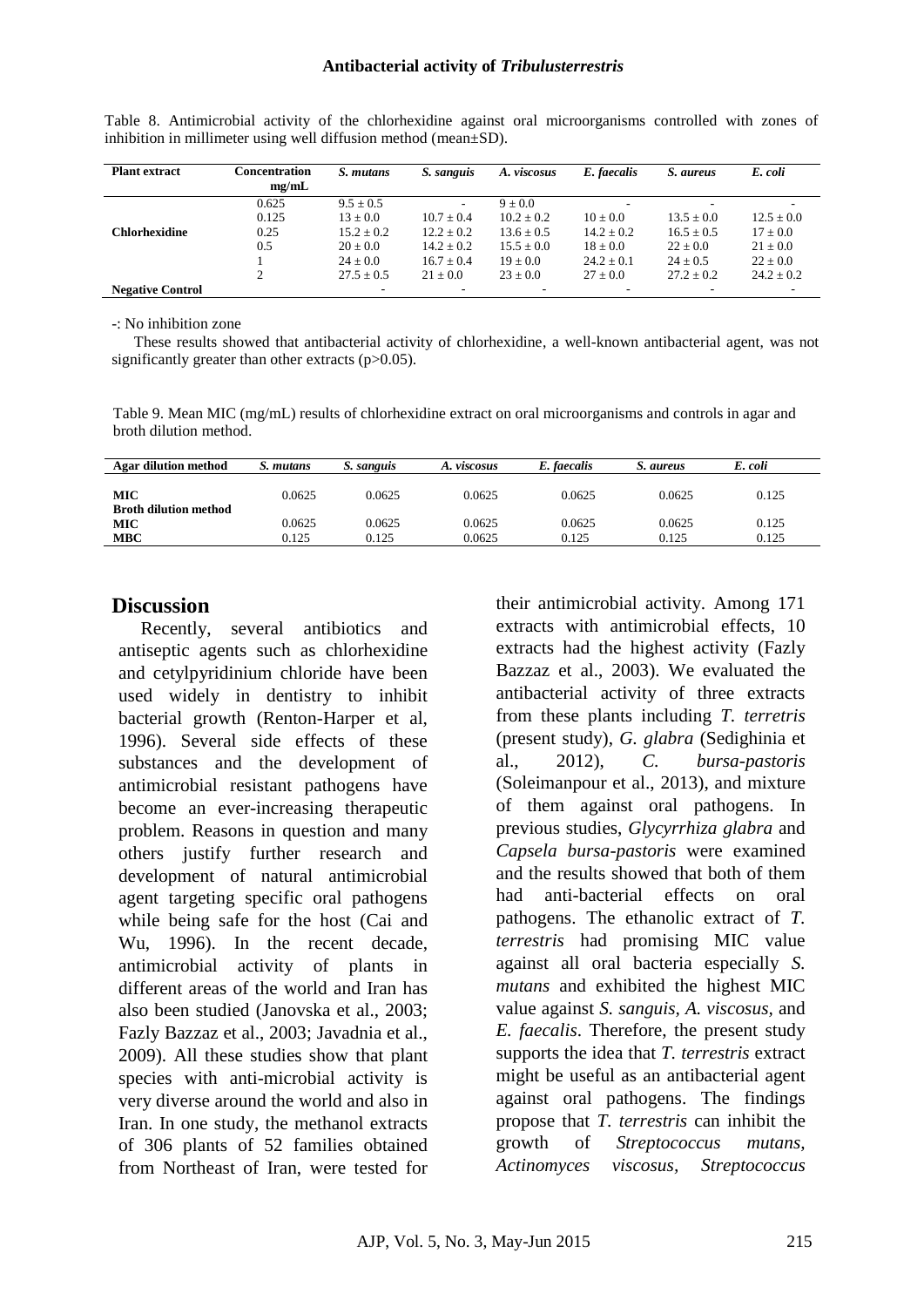*sanguis,* and *Enterococcus faecalis.*  Therapeutic effects of *T. terrestris* extract on oral diseases such as dental caries and periodontal diseases have been shown in some other studies. In one study, it was shown that ethanol extract of *T. terrestris* inhibited the growth and acid production of *S. mutans* (Hong-Keun et al., 2011). Other studies in Iraq (Ahmed et al., 2009), Turkey (Abbasoglu and Tosun, 1994 ), India, and Iran (Kianbakht et al., 2003) have shown that this extract has a good antibacterial activity against gram positive bacteria such as *S. aureus* and *E. faecalis* and gram negative bacteria such as *E. coli*. It indicates that there is a broad spectrum of antibiotic compounds or simply general metabolic toxins in the plant. In this study, for the first time, antibacterial activity of *T. terrestris* against *A. viscosus* and *S. sanguis* was confirmed and shown that the ethanolic extract of this plant had promising MIC value against all oral bacteria especially *S. mutans.* The antimicrobial activity of *T. terrestris, C. bursa-pastoris,* and *G. glabra* extracts in this study has been shown in some other studies separately but antibacterial effects of mixed extract of these plants on oral pathogens has not been studied yet. In the present study, antibacterial activity of mixed extract including *T. terrestris*, *C. bursa-pastoris*, and *G. glabra* was evaluated and shown that mixed extract was more effective against all bacteria than any of the cases alone that indicates the synergistic effect between these three extracts. Therefore, this *in-vitro* study provides scientific evidence to support uses of *T. terrestris* and its mixture with *C. bursa-pastoris* and *G. glabra* for the treatment of oral infections and suggests them as a candidate that may help us to control dental caries and periodontal diseases. The effects of these extracts may be more beneficial if they are incorporated in toothpaste, mouthwash, and dental products to reduce plaque and dental caries. Further studies are required to better evaluate the effect of these extracts and to isolate the bioactive compounds responsible for the observed activities.

#### **Acknowledgment**

The authors would like to thank the Research Deputy of Mashhad University of Medical Sciences for their great help and support.

### **Conflict of interest**

There is not any conflict of interest in this study.

# **References**

- Abbasoglu U, Tosun F. 1994. Antimicrobial Activity of Tribulus terrestris L. Growing in Turkey. Hacettepe Universitesi Eczacilik Fakultesi Dergisi, 14: 81-85.
- Ahmed A. Hussain, Abbas A. Mohammed, Heba. H. Ibrahim, and Amir H. Abbas. 2009. Study the Biological Activities of *Tribulus Terrestris* Extract. World Acad Sci Eng Technol, 33: 433-435.
- Borke CA, Stevens GR, Garriqan MJ. 1992. Locomotor Effects in Sheeps of Alkaloids Identified in Australian Tribulus terrestris. Aust Vet J, 69: 163-165.
- Cai L, Wu CD. 1996. Compounds from *Syzygium aromaticum* possessing growth inhibitory activity against oral pathogens. J Nat Prod, 59: 987–990.
- CLSI (Clinical and Laboratory Standards Institute). 2009. Performance standards for antimicrobial disk susceptibility test. Approved standard M02-A10*,* 10th ed. CLSI, Wayne, PA, 29:1.
- CLSI. 2006. Methods for Dilution Antimicrobial Susceptibility Tests for Bacteria That Grow Aerobically. Approved Standard M7-A7 7th ed. CLSI Wayne PA USA, 26:2.
- CLSI. 2009. Methods for antimicrobial susceptibility testing of anaerobic bacteria. Approved standard M11-A7 7th ed. CLSI Wayne PA, 27:2.
- FazlyBazzaz BS, Haririzadeh G. 2003. Screening of Iranian plants for